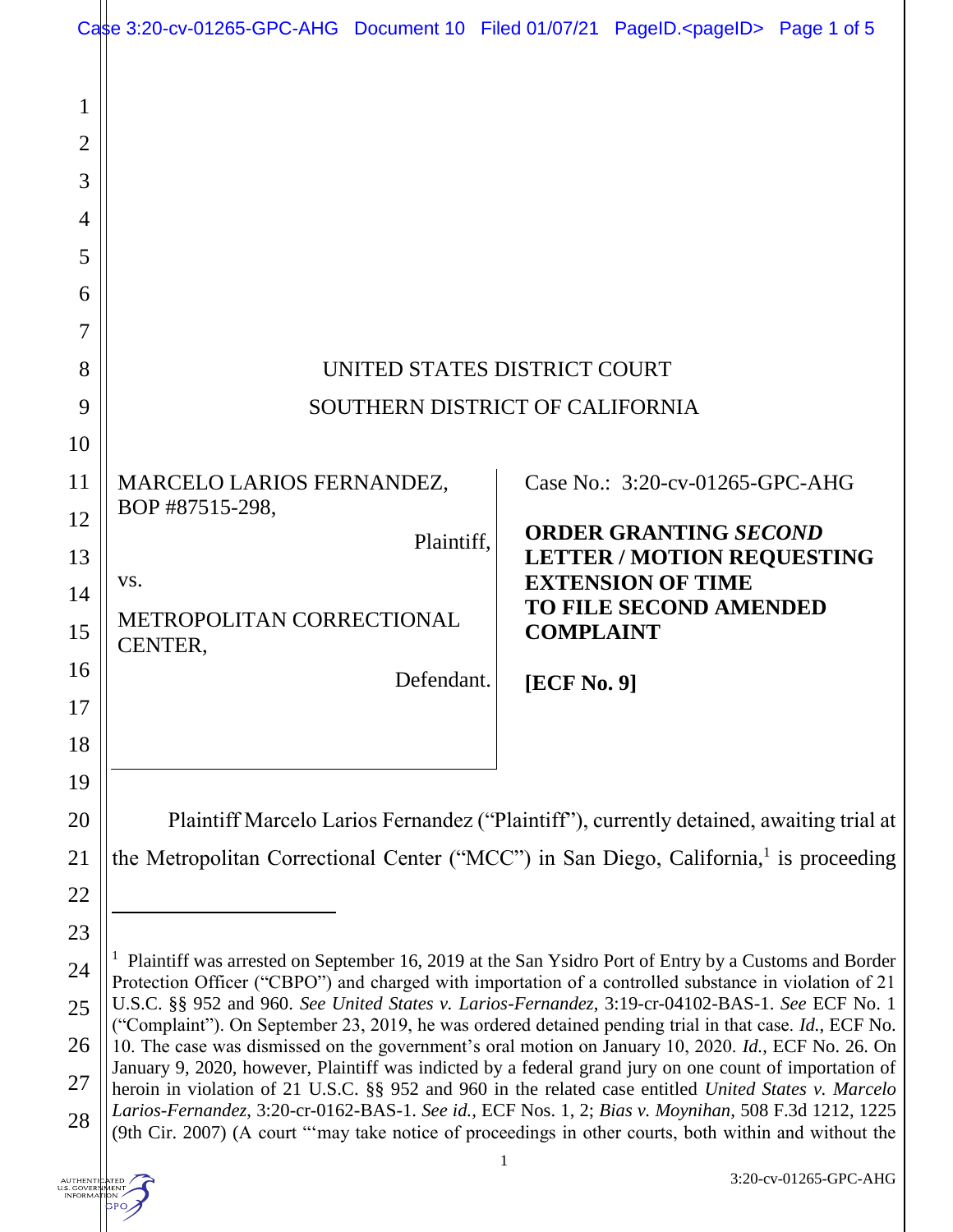1 2 pro se and in forma pauperis ("IFP") in this civil action pursuant to *Bivens v. Six Unknown Named Agents of the Federal Bureau of Narcotics*, 403 U.S. 388 (1971).

## **I. Procedural History**

In both his original and Amended Complaints, Plaintiff sought \$840,000 in general and punitive damages against the Metropolitan Correctional Center ("MCC") based on claims that unidentified correctional officers or "C/Os" there "abused their power" and inflicted "cruel and unusual punishment" upon him while he was "going to court" on October 14 or 15, 2019. *See* Compl., ECF No. 1 at 2‒3, 5; Amend. Compl., ECF No. 3 at  $1 - 3, 7.$ 

12 13 14 15 16 17 18 19 20 22 On September 14, 2020, the Court granted Plaintiff's Motion to Proceed IFP, but dismissed his Amended Complaint sua sponte for failing to state a claim pursuant to 28 U.S.C. § 1915(e)(2) and § 1915A(b). *See* ECF No. 4. The Court granted Plaintiff forty-five days leave in which to file a Second Amended Complaint that corrected his pleading deficiencies, but cautioned that should Plaintiff fail to amend in compliance with its Order, his case would be dismissed. *Id*. at 6–10. On November 12, 2020, two weeks after the time to amend expired, but before the Court entered a final dismissal and clerk's judgment, Plaintiff submitted a letter requesting an extension of time in which to amend. *See* ECF No. 6 at 1. On November 17, 2020, the Court granted Plaintiff's request for more time to amend, and ordered him to file his Second Amended Complaint on or before December 18, 2020. *See* ECF No. 7 at 3-4. Plaintiff did not comply. Instead, on December 18, 2020, Plaintiff submitted another letter requesting an extension of time and asking for "help" identifying the Defendants. *See* ECF No. 9 at 1.

23 / / /

 $\overline{a}$ 

21

24

25

<sup>26</sup> 27 28 federal judicial system, if those proceedings have a direct relation to matters at issue.'") (quoting *Bennett v. Medtronic, Inc.*, 285 F.3d 801, 803 n.2 (9th Cir. 2002)). A Motion Hearing/Trial Setting hearing is date currently set for 2/10/2021 at 10:30 AM in Courtroom 4B before Judge Cynthia Bashant. *See United States v. Marcelo Larios-Fernandez,* 3:20-cr-0162-BAS-1 (ECF No. 41).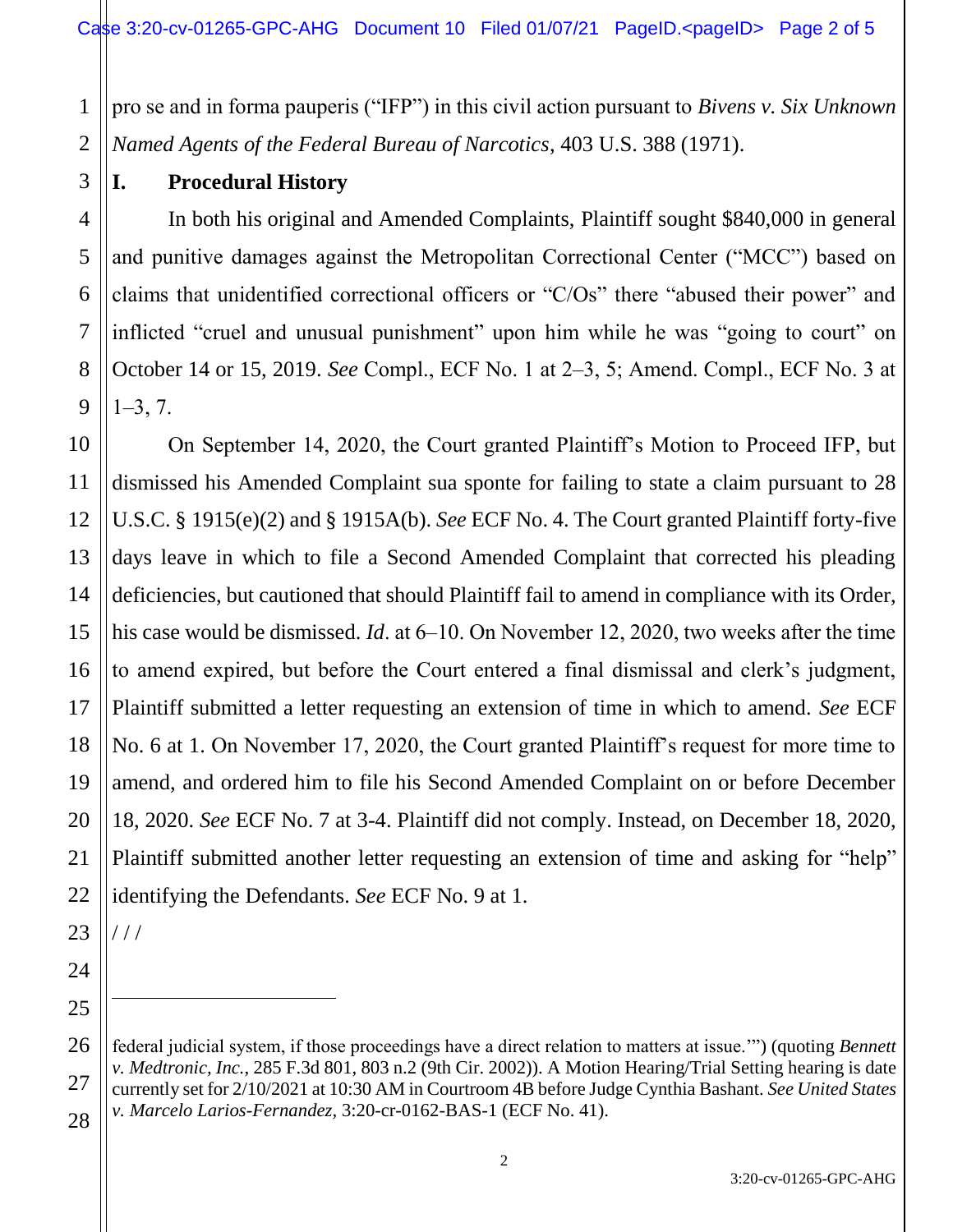## 1 **II. Second Letter/Motion for Extension of Time**

2 3 Plaintiff's second request for an extension of time was timely filed, he remains incarcerated, and is proceeding without counsel.<sup>2</sup> *See Balistreri v. Pacifica Police Dep't*, 901 F.2d 696, 699 (9th Cir. 1990) (court has a "duty to ensure that pro se litigants do not lose their right to a hearing on the merits of their claim due to . . . technical procedural requirements."). "'Strict time limits ... ought not to be insisted upon' where restraints resulting from a pro se ... plaintiff's incarceration prevent timely compliance with court deadlines." *Eldridge v. Block*, 832 F.2d 1132, 1136 (9th Cir. 1987) (citing *Tarantino v. Eggers*, 380 F.2d 465, 468 (9th Cir. 1967)).

Pursuant to Rule 6(b)(1)(A) of the Federal Rules of Civil Procedure, the court may grant an extension of time for "good cause" if the moving party requests the extension before the applicable deadline expires. *Id.* Rule 6(b) must be "liberally construed to effectuate the general purpose of seeing that cases are tried on the merits." *Ahanchian v. Xenon Pictures, Inc*., 624 F.3d 1253, 1255 (9th Cir. 2010) (citing Fed. R. Civ. P. 1 "[The Federal Rules] should be construed, administered, and employed . . . to secure the judge, speedy, and inexpensive determination of every action and proceeding."); *accord Turner v. Tierney,* 678 F. App'x 580, 581 (9th Cir. 2017).

Although Plaintiff does not point to any circumstances of his confinement which have prevented timely compliance with the Court's September 14, 2020 or November 17, 2020 Orders, his Amended Complaint was dismissed in part because he failed to name the individual officer or officers who allegedly used unreasonable force against him, and he now explicitly requests the Court's assistance in identifying them. *See* ECF No. 4 at 8 (citing *Daly-Murphy v. Winston*, 837 F.2d 348, 355 (9th Cir. 1987) ("[A] *Bivens* action can be maintained against a defendant in his or her individual capacity only.")); *see also* ECF No. 9 at 1.

 $\ddot{\phantom{a}}$ 

<sup>2</sup> Plaintiff *is* represented by Leila Morgan of Federal Defenders of San Diego, Inc. in *United States v. Marcelo Larios-Fernandez*, 3:20-cr-0162-BAS-1.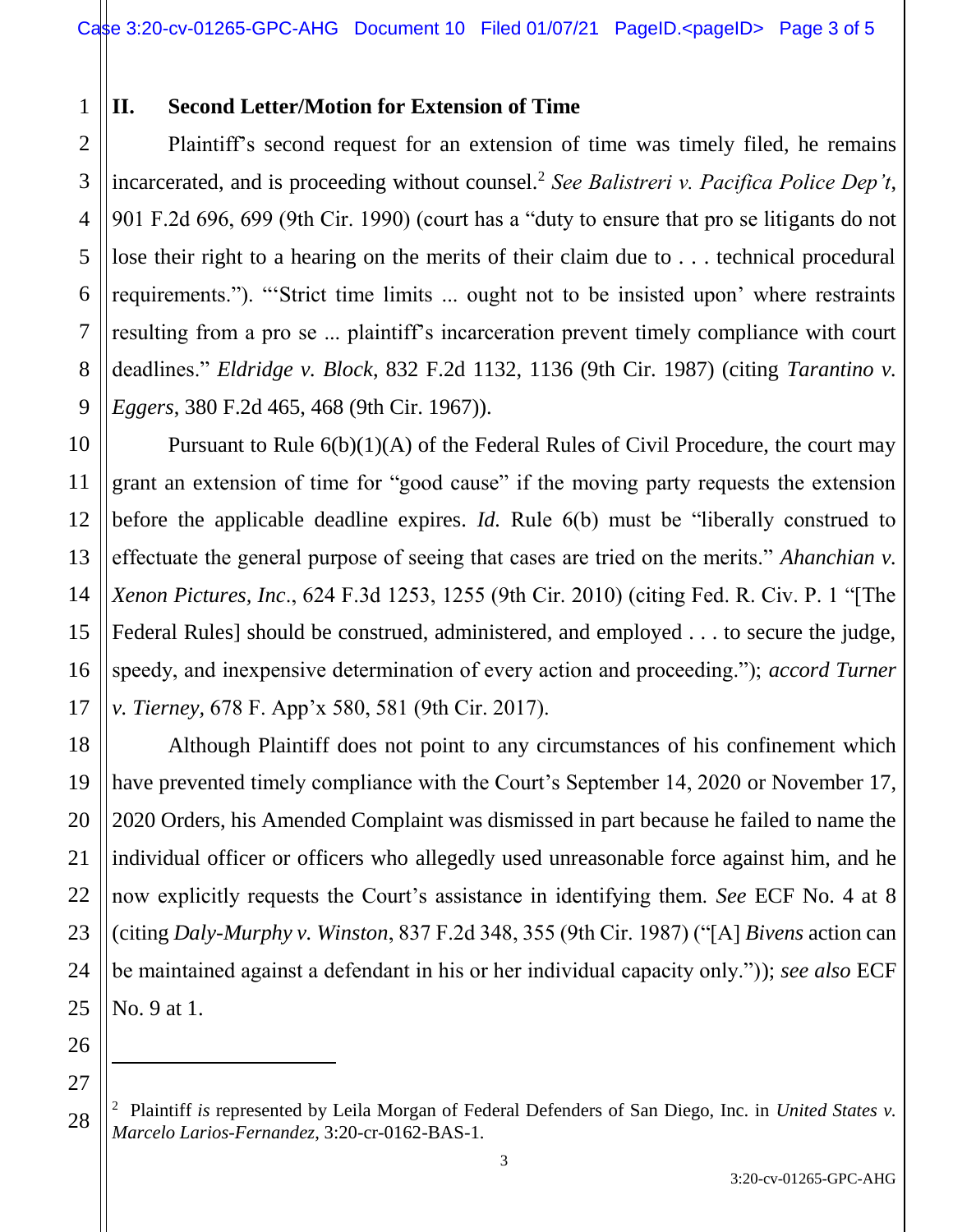1 2 Thus, construing his request in the light most favorable to him, and recognizing again that a *Bivens* action cannot proceed until and unless Plaintiff alleges a constitutional violation committed by named federal officials acting in their individual capacity and under color of federal law, *see Van Strum v. Lawn,* 940 F.2d 406, 409 (9th Cir. 1991); *Daly-Murphy v. Winston*, 837 F.2d 348, 355 (9th Cir. 1987), the Court finds good cause once more to grant Plaintiff the extension he seeks. *See Eldridge*, 832 F.2d at 1136.

The Court cannot, however, identify the Defendants for him. Pro se plaintiffs are given "special dispensation" when the Court liberally construes their pleadings. *Belknap v. Alphabet, Inc.,* No. 3:20-CV-1989-SI, 2020 WL 7049088, at \*2 (D. Or. Dec. 1, 2020) (citing *Hebbe v. Pliler,* 627 F.3d 338, 342 (9th Cir. 2010)). But Fed. R. Civ. P. 10(a) requires *all* plaintiffs to "name all the parties," and "[p]ro se litigants must follow the same rules of procedure that govern other litigants." *King v. Atiyeh*, 814 F.2d 565, 567 (9th Cir. 1987); *see also Ghazali v. Moran*, 46 F.3d 52, 54 (9th Cir. 1995) (per curiam); *Carter v. Comm'r*, 784 F.2d 1006, 1008 (9th Cir. 1986). "[T]he trial court is under no obligation to become an 'advocate' for or to assist and guide the pro se layman through the trial thicket." *Jacobsen v. Filler*, 790 F.2d 1362, 1365 n.5 (9th Cir. 1986) (quoting *United States v. Pinkey*, 548 F.2d 30, 311 (10th Cir. 1977)).

## **III. Conclusion and Order**

Accordingly, the Court **GRANTS** Plaintiff's Second Letter/Motion requesting an extension of time in which to file his Second Amended Complaint (ECF No. 9). Plaintiff must file a Second Amended Complaint with the Clerk of the Court on or before Monday, **March 1, 2021**.

Plaintiff's Second Amended Complaint must cure all the deficiencies of pleading explained in the Court's September 14, 2020 Order and must be complete by itself without reference to his either of his prior pleadings. Any Defendants not named and any claim not re-alleged in the Second Amended Complaint will be considered waived. *See* S.D. Cal. CivLR 15.1; *Hal Roach Studios, Inc. v. Richard Feiner & Co.*, 896 F.2d 1542, 1546 (9th Cir. 1989) ("[A]n amended pleading supersedes the original."); *Lacey v. Maricopa Cnty.*,